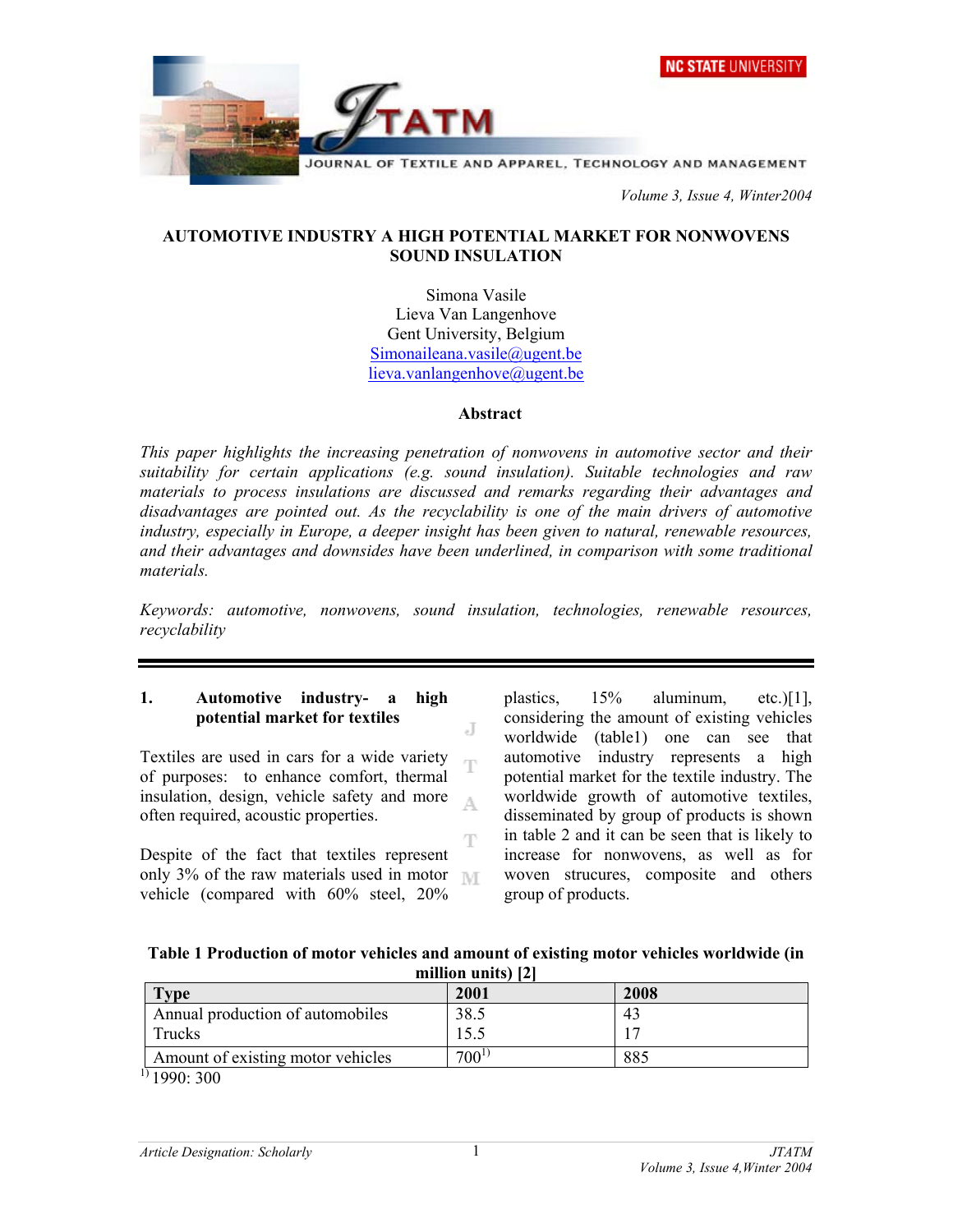| <b>1 avit 2 world growths of automotive textiles (in 1,000 tonnes)</b> [1] |                 |      |      |       |      |
|----------------------------------------------------------------------------|-----------------|------|------|-------|------|
| <b>Type</b>                                                                | <b>Quantity</b> |      |      |       |      |
|                                                                            | 1985            | 1990 | 1995 | 2000  | 2005 |
| Wovens                                                                     | 953             | 125  | 170  | 1221  | 1214 |
| Nonwovens                                                                  | 95              | 109  | 107  | l 1 1 | 114  |
| Composite materials                                                        | 284             | 443  | 521  | 736   | 976  |
| Other                                                                      | 76              | 97   | .19  | 152   | 179  |

**Table 2 World growths of automotive textiles (in 1,000 tonnes) [1]** 

## **2. Nonwovens in automotive industry**

Nonwovens are used in automotive industry for a variety of purposes due to their advantages: lightweight, sound efficiency, flexibility, versatility and easily tailored properties, moldability (easiness to conforms to irregular shapes), recyclability, low process and materials costs as well as and attractive cost/performance ratio.

According to INDA (Association of the Nonwovens Fabrics Industry) the most common technologies used to process nonwovens for automotive applications are the following (sqm): spunbonded (66%), needlepunching (27%), hydroentangled/resin (6%), others (1%).

According to the same source, the dissemination of nonwovens on product group shows that *insulations* represent 17% (sqm) from the total applications. Others applications are: carpet related products (43%), trunk (13%), hoodliner (10%), seat Æ  $(6\%)$ , headliner  $(6\%)$ , rear shelf  $(3\%)$ , door (1%), others (1%). т

#### **3. Nonwoven sound insulation:**  A **applications, technologies, raw materials**  Ŧ

Within a car the acoustic materials can be **MI** used in structures such as: door panels, headliners, A-B-C pillars, luggage compartment, under bonnet/hoodliner, floorcarpet underlay mat. According to the specific destinations, automotive nonwovens insulations can have different appearance and can be separated into three categories:

- 1. composite /laminates used as replacement of PUR
- 2. pressed /molded interior components from renewable raw materials

3. bulky wadding, acoustical parts

## *3.1. Nonwovens as replacement of PUR*

Textile composite used in cars refers to combination of one or more textile and/or non-textile materials, e.g. foam and warp knitted fabrics used as upholstery or interior trim materials. However, three-dimensional nonwovens are lately considered as replacement for PUR foam. Some of the advantages of such "textile foam" are:

- reduced fogging and unwanted odours
- environmental-friendly laminating process
- surface material uniformity
- possibility of using reclaimed fibers
- recycling into reclaimed or recycled fibers

Some technologies to process bulky, compression-elastic nonwovens are:

- carding and vertical lapping: e.g. STRUTO, WAVEMAKER
- stichbonding processes: KUNIT, MULTIKNIT, MALIVLIES; e.g. Caliweb is a trademark of products manufactured by use of Kalitherm technique. It refers to mechanical (Kunit and/or Multiknit), thermal bonded and calibrated nonwovens as well as for the composite lamination of such nonwovens with any surface fabric.
- 3D Weblinker, NAPCO technology for 3D structures

*3.2. Pressed /molded interior components from renewable raw materials* 

After having been almost completely replaced by their synthetic counterparts in 60's and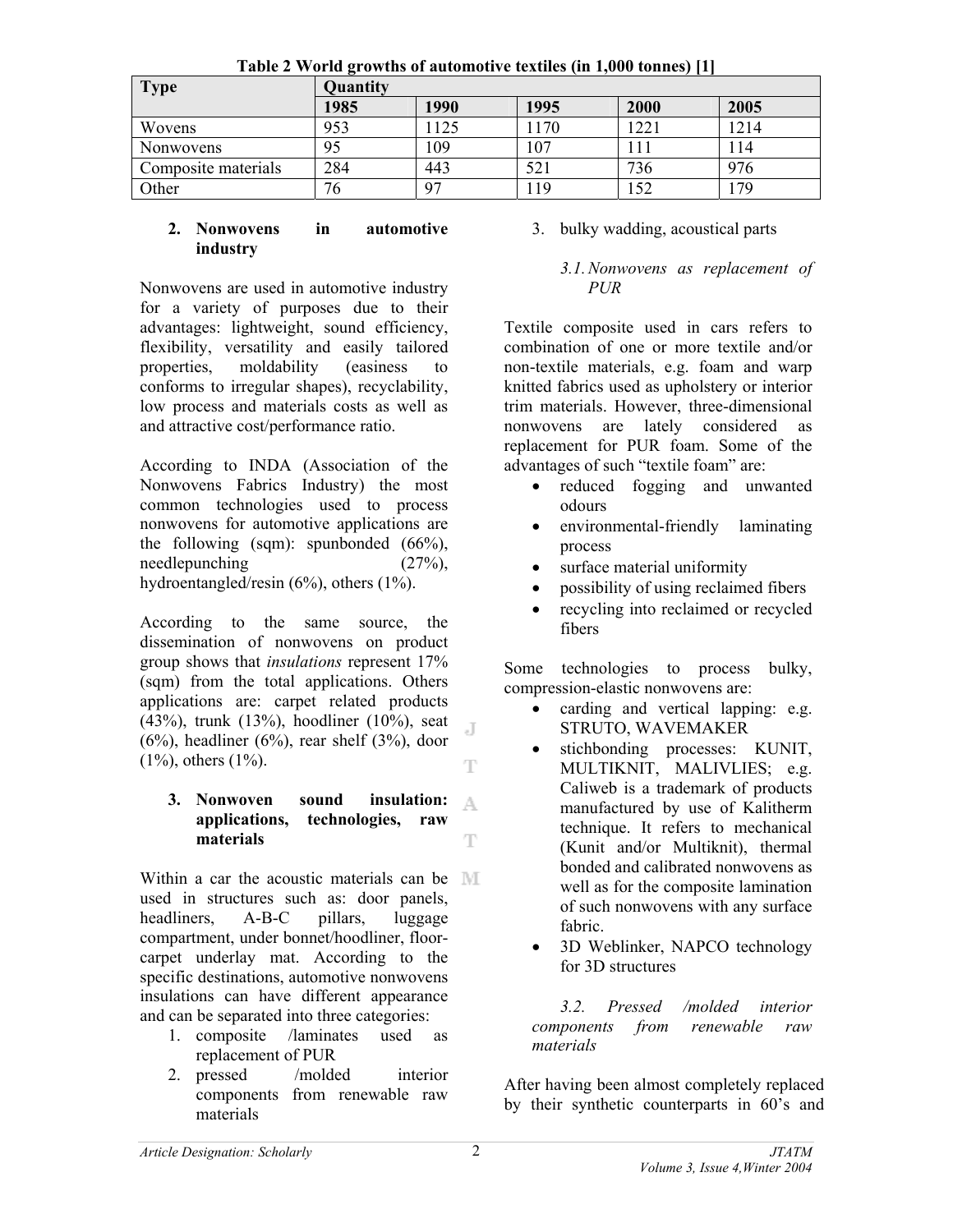70's, natural materials are gaining ground in automotive applications as moulded fiber part components: interior trim parts/door panels, roof linings, luggage compartment linings, parcel selves.

Fibers with high strength and low elongation properties are required for composites, and most of the bast fibers fulfil these requirements. With a good availability and a comparatively low price, flax, sisal, jute and coconut play the most important role. Though hemp provides stronger fibers than flax, as the processing of hemp fiber is not yet sufficiently sophisticated, flax remains the commercially most important plant fiber. Some comparisons between flax and other reinforcing fibers can be seen in table 3.

|  | Table 3 Properties of flax compared with other reinforcing fibers [3] [4] |  |
|--|---------------------------------------------------------------------------|--|
|  |                                                                           |  |

|              | Strength | Ecological    | Specific | Industrial | Cost |
|--------------|----------|---------------|----------|------------|------|
|              |          | compatibility | mass     | safety     |      |
| Glass fiber  |          |               |          |            |      |
| Carbon fiber | +++      |               |          |            |      |
| Flax fiber   |          |               |          |            |      |

 $+++$ - high;  $++$ - medium;  $+-$  low

Another major reason for this renewed growth is an increased awareness for environment, reflected in phrases such as *protection of resources, reduction of*  $CO<sub>2</sub>$  *emission* and

recycling. Other further advantages/disadvantages of natural fibers versus their counter parts can be seen in figure 1.



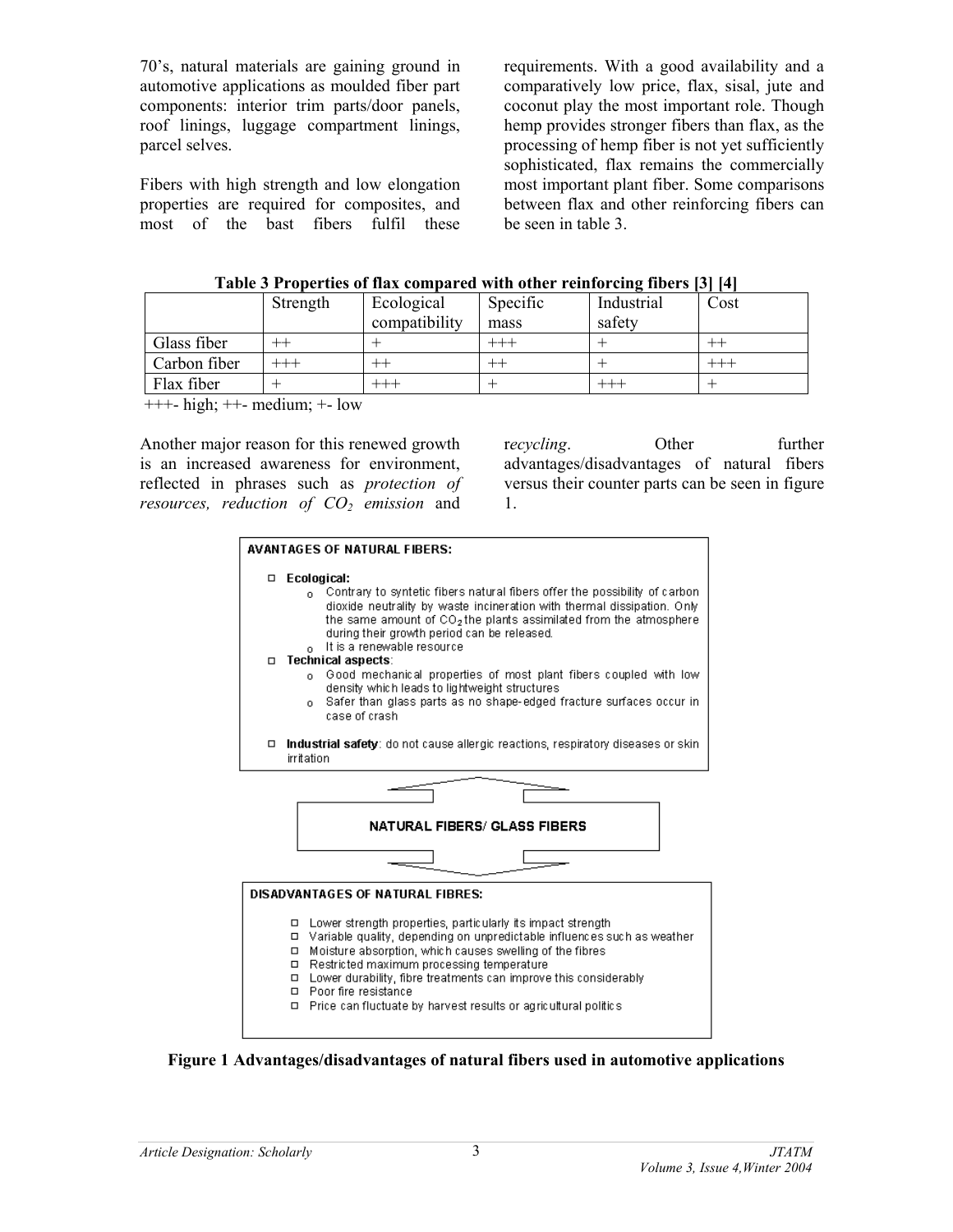In order to be molded natural fibers are used in mixture with *thermoset* or *thermoplastic* polymers.

• T*hermoset polymers* such as PF (phenolic resin) or (EP) epoxy are binders for cotton or similar fibers for applications such as inner trim parts or damping materials. Some of their *advantage*s are: sufficient mechanical properties (stiffness and strength), comparable with the glass composite, have a superior thermal stability, lower water absorption compared with thermoplastic polymers (PP) and acceptably low prices levels. Their *disadvantages* are related to the moisture and air: moisture can affect the chemical reaction therefore the fibers have to be dried before down to 2-3 percent; the air present in the fibers leads to many voids in matrix thus a poor fiber matrix interface. Another downside of PF refers to ecological problems: the thermal disposal needs high temperature as an incomplete combustion occurs at lower J temperatures.

#### • *Thermoplastic polymer* (e.g. polypropylene PP)

The main problems refer to a high viscosity, which leads to a difficult wetting while high  $A$ temperatures can damage or destroy the T fibers. Nevertheless a low price, reasonable processing temperatures and recyclability are reasons for a growing interest in MI thermoplastics and they are likely to replace the thermosets.

*The manufacturing process* mostly takes place in two steps, one for structuring the fiber arrangement and one for consolidating the structure. *In the first step* "hybrid fleeces" are produced by nonwoven technologies (e.g. carding/airlaid and needlepunching). *In a second step* the hybrid fleece is heated mostly between two heated plates using certain compression. Sometimes a preheating either using hot air or radiation is combined. The heat is necessary to melt the thermoplastic material or to start the reaction of this thermosetting material, when a phenolic resin is used.

The main manufacturing processes presently used for the production of plant fiber composites are:

**Q** Compression molding, applicable to resinated fiber mats, hybrid mats (PP/natural fibers), NMT (Natural fiber Mat reinforced Thermoplastic) comparable to GMT (Glass fiber Mat reinforced Thermoplastics)

 Structural Reaction Injection Molding (S-RIM)

 $\Box$  Injection Molding with short fiber reinforcement [5]

Compression molding is most used, in different variants: (1) using a pre-melted polymer, (2) using a fibrous polymer that is combined with the plant fibers into a hybrid mats before compression molding and (3) others use polymer powders that are introduced into the fiber mats before compression molding. Some typical productions lines are: Hermann Process (Laroche), Fibroline, etc.

# *3.3. Bulky wadding acoustical parts*

Air laid is the most appropriate technology to process such high loft products due to the following advantages: equilibrate MD/CD ration, suitability to process any type of automotive fibers (especially recycled fibers) and a thick, voluminous product can be produced with a high productivity. Machine manufacturers such Fehrer, Laroche, Fibroline, etc offer complete airlaid lines. Example of application: on the door panel.

# **4. Summary**

There is already a high penetration of nonwovens in automotive sector and the present papear only refers to the specific case of sound insulation. For each application there is still room for value added products and that will only further consolidate nonwovens' position.

When they have to choose between varieties of products, manufacturers consider following criteria: economics, durability, aesthetics, processibility, moldability, added benefits (e.g.: acoustics, flame retardant, recyclable, etc.), which are main *driving forces* of nonwoven in automotive industry worldwide. However, some studies [6]

行門